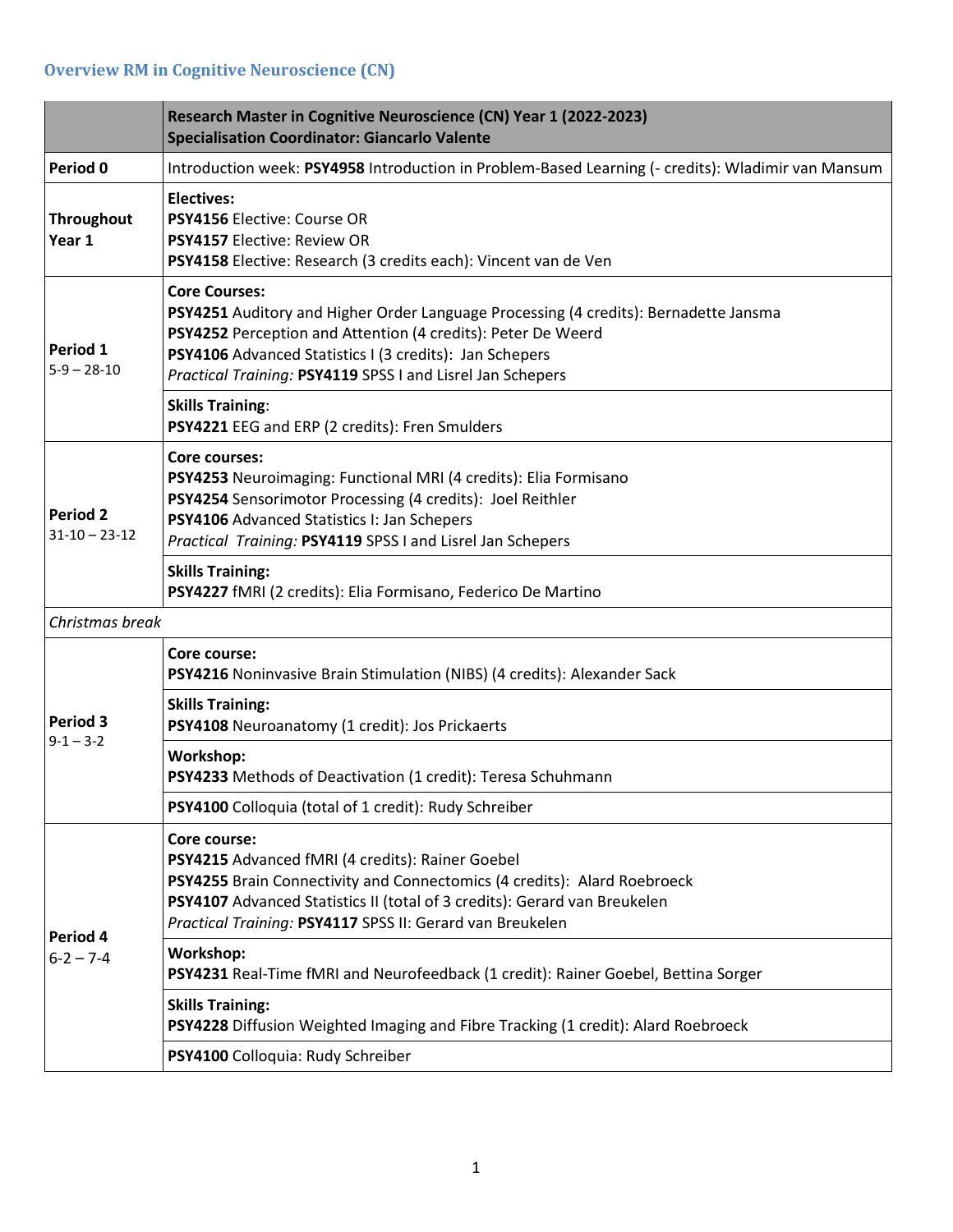| <b>Period 5</b><br>$10-4 - 9-6$ | Core course:<br>PSY4257 Translational Neuroscience: Towards Clinical Applications for Disorders of Consciousness (4<br>credits): Bettina Sorger<br>PSY4256 Timing Neural Processing with EEG and MEG (4 credits): Fren Smulders<br><b>PSY4107</b> Advanced Statistics II: Gerard van Breukelen<br>Practical Training: PSY4117 SPSS II: Gerard van Breukelen |
|---------------------------------|-------------------------------------------------------------------------------------------------------------------------------------------------------------------------------------------------------------------------------------------------------------------------------------------------------------------------------------------------------------|
|                                 | Workshop:<br><b>PSY4237</b> Basic Mathematical Methods (2 credits): Giancarlo Valente                                                                                                                                                                                                                                                                       |
|                                 | <b>Skills Training:</b><br>PSY4224 Programming in Matlab Basic Course (2 credits): Giancarlo Valente                                                                                                                                                                                                                                                        |
|                                 | PSY4100 Colloquia: Rudy Schreiber                                                                                                                                                                                                                                                                                                                           |
| Period 6<br>$12/6 - 7/7$        | Core course:<br>PSY4257 Translational Neuroscience: Towards Clinical Applications for Disorders of Consciousness:<br><b>Bettina Sorger</b>                                                                                                                                                                                                                  |
|                                 | <b>Workshop:</b><br>PSY4114 Research Grant Writing Workshop (2 credits): Sebastian Köhler, Ron Handels                                                                                                                                                                                                                                                      |
|                                 | PSY4100 Colloquia: Rudy Schreiber                                                                                                                                                                                                                                                                                                                           |

|                           | Research Master in Cognitive Neuroscience (CN) Year 2 (2022-2023)                                                                                                                                                 |
|---------------------------|-------------------------------------------------------------------------------------------------------------------------------------------------------------------------------------------------------------------|
| Period 1<br>$5-9 - 28-10$ | Core course:<br>PSY5112 Research Grant Writing Course (3 credits): Sebastian Köhler, Ron Handels<br>PSY5213 The Brain's Engram: Memorising Experiences and Experiencing Memory (4 credits):<br>Vincent van de Ven |
|                           | Workshop:<br>PSY5231 Signal Analysis (2 credits): Giancarlo Valente                                                                                                                                               |
|                           | <b>Skills Training:</b><br>PSY5223 Programming in Matlab Advanced Course (1 credit): Giancarlo Valente                                                                                                            |
| 32 weeks                  | PSY5107 Research Proposal (1 credit), PSY5120 Research Internship Graded (10 credits)/PSY5121<br>Research Internship Ungraded (25 credits) & PSY5103 Master's Thesis (14 credits): Gerda Kraag                    |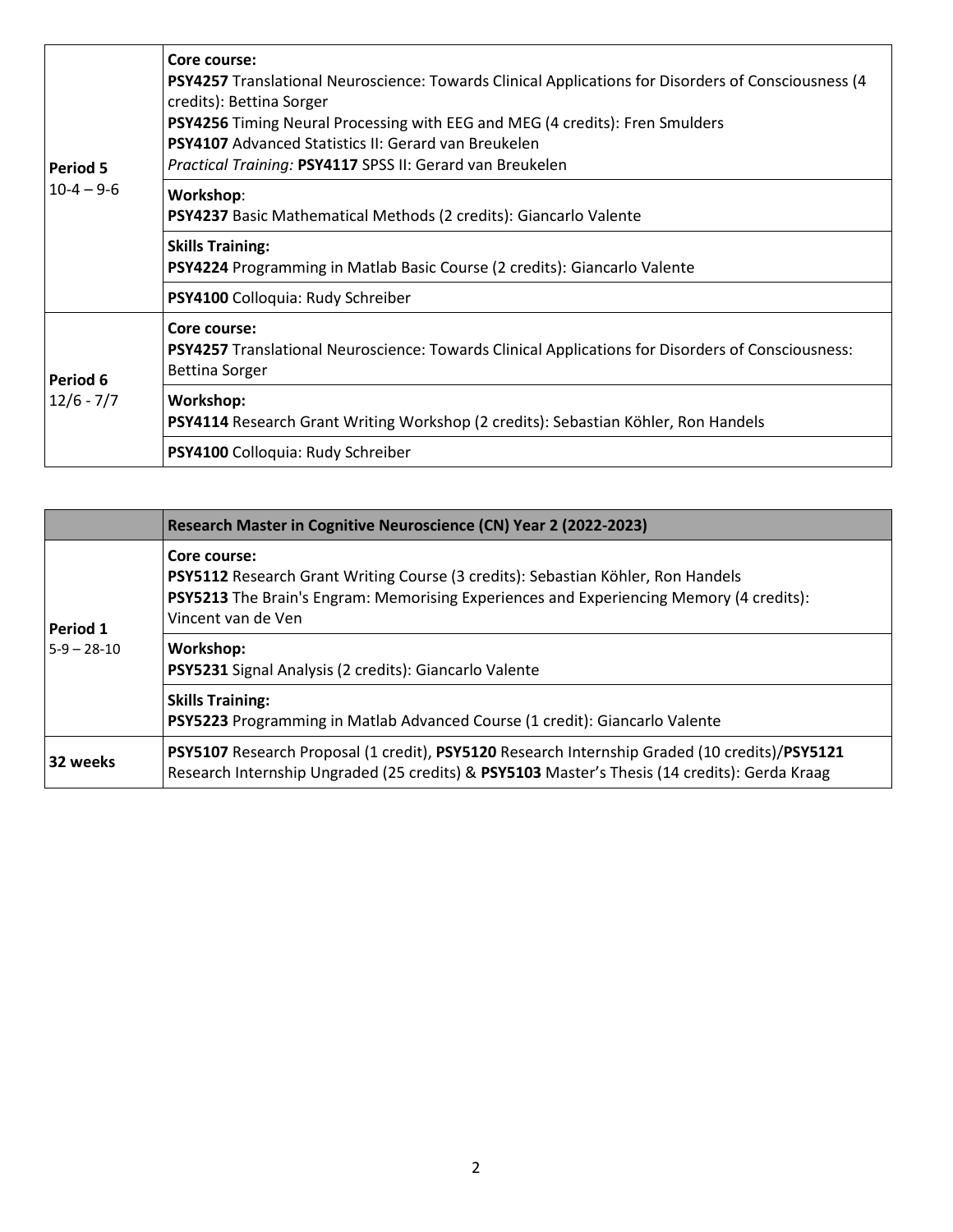## **Overview RM in Fundamental Neuroscience (FN)**

|                                 | Research Master in Fundamental Neuroscience (FN) Year 1 (2022-2023)<br>Specialisation Coordinator: Daniel van den Hove                                                                                                                                                                                                                                                                                                                                                                                                                                                                               |  |
|---------------------------------|------------------------------------------------------------------------------------------------------------------------------------------------------------------------------------------------------------------------------------------------------------------------------------------------------------------------------------------------------------------------------------------------------------------------------------------------------------------------------------------------------------------------------------------------------------------------------------------------------|--|
| Period 0                        | Introduction week: PSY4958 Introduction in Problem-Based Learning (- credits): Wladimir van<br>Mansum                                                                                                                                                                                                                                                                                                                                                                                                                                                                                                |  |
| Throughout<br>Year 1            | <b>Electives:</b><br>PSY4161 Elective: Laboratory Animal Sciences (elective) (3 credits): Saskia Seeldrayers<br>PSY4156 Elective: Course OR<br><b>PSY4157 Elective: Review OR</b><br>PSY4158 Elective: Research (3 credits each): Vincent van de Ven<br><b>OR</b><br>PSY4159 Double Elective: Research (6 credits): Vincent van de Ven OR<br>PSY4160 Double Elective: Review (6 credits): Vincent van de Ven                                                                                                                                                                                         |  |
| Period 1<br>$5-9 - 28-10$       | Core courses: *<br>PSY4311 * Introduction to Molecular Biochemical Techniques (5 credits): Gunter Kenis<br>Practical Training: PSY4341 Genes and Proteins: Gunter Kenis<br><b>OR</b><br>PSY4312 * Introduction to Psychology (5 credits): Eef Theunissen<br>Practical Training: PSY4353 Measuring Cognitive Functions: Nadia Hutten<br>PSY4313 Neuroanatomy (4 credits): Jörg Mey<br>Practical Training: PSY4344 Mammalian Macro- and Microscopical Neuroanatomy: Jörg Mey<br>PSY4106 Advanced Statistics I (3 credits): Jan Schepers<br>Practical Training: PSY4119 SPSS I and Lisrel: Jan Schepers |  |
|                                 | Workshop:<br>PSY4340 Introduction in Genetics (1 credits): Gunter kenis                                                                                                                                                                                                                                                                                                                                                                                                                                                                                                                              |  |
| Period 2<br>$31 - 10 - 23 - 12$ | <b>Core courses:</b><br>PSY4314 Neurodegeneration (4 credits): Tim Vanmierlo<br>Practical Training: PSY4351 Immunocytochemical Staining of Human Postmortem Tissue and Evaluation<br>of the Staining using the Multihead Microscope: Tim Vanmierlo<br>PSY4315 Biopsychological Neuroscience (4 credits): Jos Prickaerts<br>Practical Training: PSY4343 Neuropsychological Experiment: Jos Prickaerts<br>PSY4106 Advanced Statistics I: Jan Schepers<br>Practical Training: PSY4119 SPSS I and Lisrel: Jan Schepers                                                                                   |  |
|                                 | Workshop:<br>PSY4834 Valorisation (2 credit): Mark Govers, Rudy Schreiber, Jos Prickaerts                                                                                                                                                                                                                                                                                                                                                                                                                                                                                                            |  |
| Christmas break                 |                                                                                                                                                                                                                                                                                                                                                                                                                                                                                                                                                                                                      |  |
| Period 3<br>$9 - 1 - 3 - 2$     | Core courses:<br>PSY4320 Neurological Neuroscience (5 credits): Govert Hoogland<br>Practical Training: PSY4347 Genotyping your NMDA Receptor: Govert Hoogland                                                                                                                                                                                                                                                                                                                                                                                                                                        |  |
|                                 | Workshop:<br>PSY4332 Surgery for Intractable Movement and Psychiatric Disorders (1 credit): Ali Jahanshahianvar                                                                                                                                                                                                                                                                                                                                                                                                                                                                                      |  |
|                                 | PSY4100 Colloquia (total of 1 credit): Rudy Schreiber                                                                                                                                                                                                                                                                                                                                                                                                                                                                                                                                                |  |
| Period 4<br>$6 - 2 - 7 - 4$     | <b>Core courses:</b><br>PSY4360 Neuroimmunology and Inflammation (4 credits): Mario Losen, Pilar Martinez-Martinez<br>Practical Training: PSY4349 Neuroinflammation: Mario Losen<br>PSY4336 Neuroplasticy and Pain (5 credits): Bert Joosten                                                                                                                                                                                                                                                                                                                                                         |  |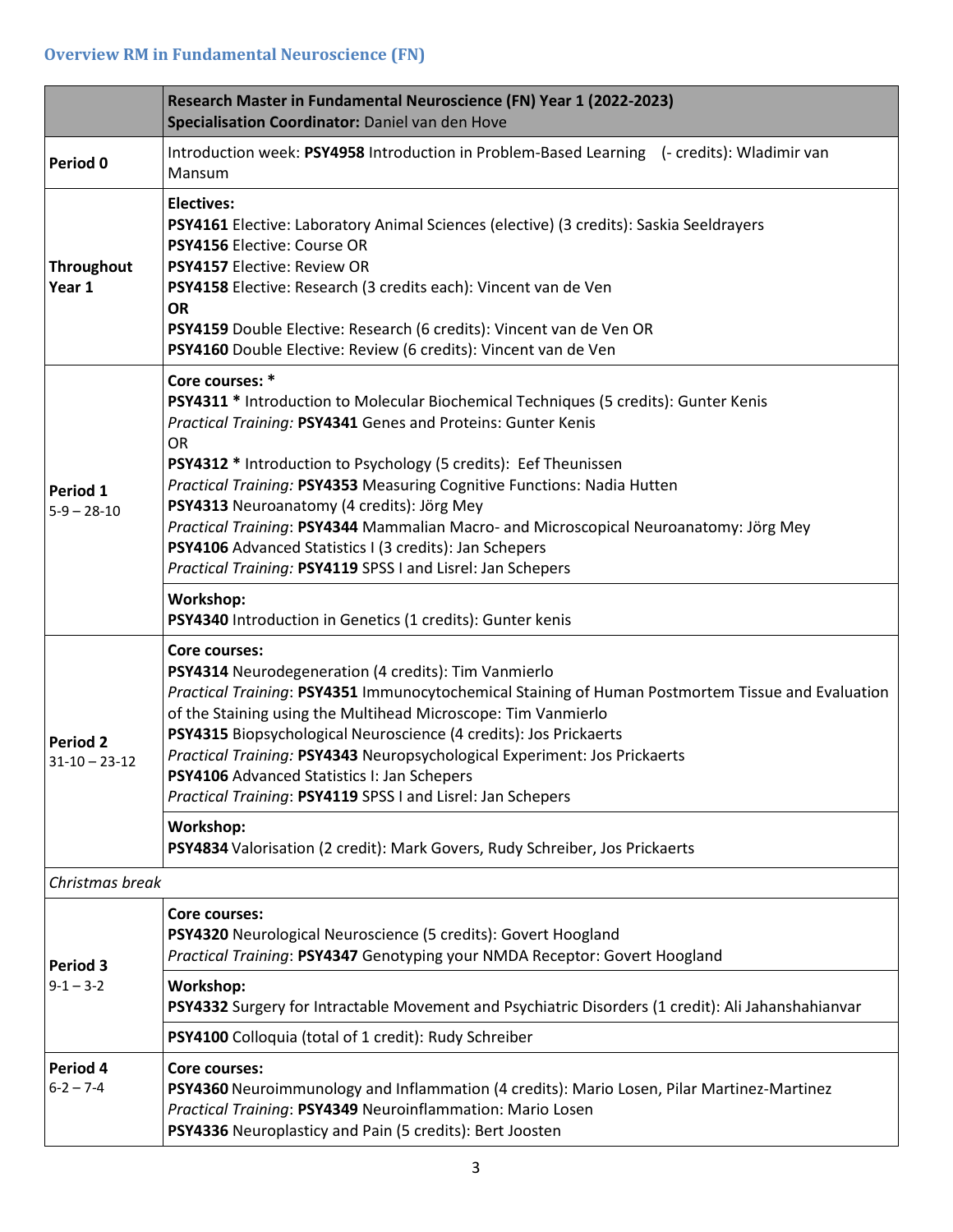|                                 | Practical Training: PSY4346 Cell Culture: Bert Joosten<br>PSY4107 Advanced Statistics II (total of 3 credits): Gerard van Breukelen<br>Practical Training: PSY4117 SPSS II: Gerard van Breukelen                                                                                                                                                                                                                         |
|---------------------------------|--------------------------------------------------------------------------------------------------------------------------------------------------------------------------------------------------------------------------------------------------------------------------------------------------------------------------------------------------------------------------------------------------------------------------|
|                                 | Workshop:<br>PSY4832 Biomedical Brain Imaging (3 credits): Dennis Hernaus                                                                                                                                                                                                                                                                                                                                                |
|                                 | PSY4100 Colloquia: Rudy Schreiber                                                                                                                                                                                                                                                                                                                                                                                        |
| <b>Period 5</b><br>$10-4 - 9-6$ | Core courses:<br>PSY4323 Psychiatric Neuroscience (4 credits): Daniel van den Hove, Gunter Kenis<br>Practical Training: PSY4352 Western Blotting: Daniel van den Hove, Gunter Kenis<br>PSY4322 Electrophysiology: From Single Cell Activity to 'Cognitive' Markers (4 credits): Anke Sambeth<br><b>PSY4107</b> Advanced Statistics II: Gerard van Breukelen<br>Practical Training: PSY4117 SPSS II: Gerard van Breukelen |
|                                 | PSY4100 Colloquia: Rudy Schreiber                                                                                                                                                                                                                                                                                                                                                                                        |
|                                 | Workshop:<br>PSY4373 Introduction to R (1 credit): Ehsan Pishva, Wolfgang Viechtbauer                                                                                                                                                                                                                                                                                                                                    |
| Period 6<br>$12 - 6 - 7 - 7$    | Workshop:<br>PSY4114 Research Grant Writing Workshop (2 credits): Sebastian Köhler, Ron Handels<br>PSY4371 Psychiatric Epidemiology (1 credit): Wolfgang Viechtbauer                                                                                                                                                                                                                                                     |
|                                 | PSY4100 Colloquia: Rudy Schreiber                                                                                                                                                                                                                                                                                                                                                                                        |

*\*PSY4311: This introduction course is required for students with a psychological background. The parallel course PSY4312 is required for students with a biological background. Thus, students enroll in either PSY4311 or PSY4312. The*  specilisationspecilisationspecialisationspecialisation *coordinatorevaluate*s *which of the two courses a student is required to take.*

|                             | Research Master in Fundamental Neuroscience (FN) Year 2 (2022-2023)                                                                                                                                                                                                                                                                                                                                          |
|-----------------------------|--------------------------------------------------------------------------------------------------------------------------------------------------------------------------------------------------------------------------------------------------------------------------------------------------------------------------------------------------------------------------------------------------------------|
| Period 1<br>$5-9 - 28-10$   | Core course:<br>PSY5112 Research Grant Writing Course (3 credits): Sebastian Köhler, Ron Handels                                                                                                                                                                                                                                                                                                             |
|                             | <b>Skills Training:</b><br>PSY4221 EEG and ERP (2 credits): Fren Smulders                                                                                                                                                                                                                                                                                                                                    |
|                             | Workshop:<br>PSY5332 Behavioural Tests and Models (1 credit): Jos Prickaerts<br>PSY5333 Advanced Genetics (1 credits): Gunter Kenis                                                                                                                                                                                                                                                                          |
| <b>Throughout</b><br>Year 2 | Electives:<br>PSY4161 Elective: Laboratory Animal Sciences (elective) (3 credits): Saskia Seeldrayers<br><b>PSY4156 Elective: Course OR</b><br><b>PSY4157 Elective: Review OR</b><br>PSY4158 Elective: Research (3 credits each): Vincent van de Ven<br><b>OR</b><br>PSY4159 Double Elective: Research (6 credits): Vincent van de Ven OR<br>PSY4160 Double Elective: Review (6 credits): Vincent van de Ven |
| 32 weeks                    | PSY5107 Research Proposal (1 credit), PSY5120 Research Internship Graded (10 credits)/PSY5121<br>Research Internship Ungraded (25 credits) & PSY5103 Master's Thesis (14 credits): Gerda Kraag                                                                                                                                                                                                               |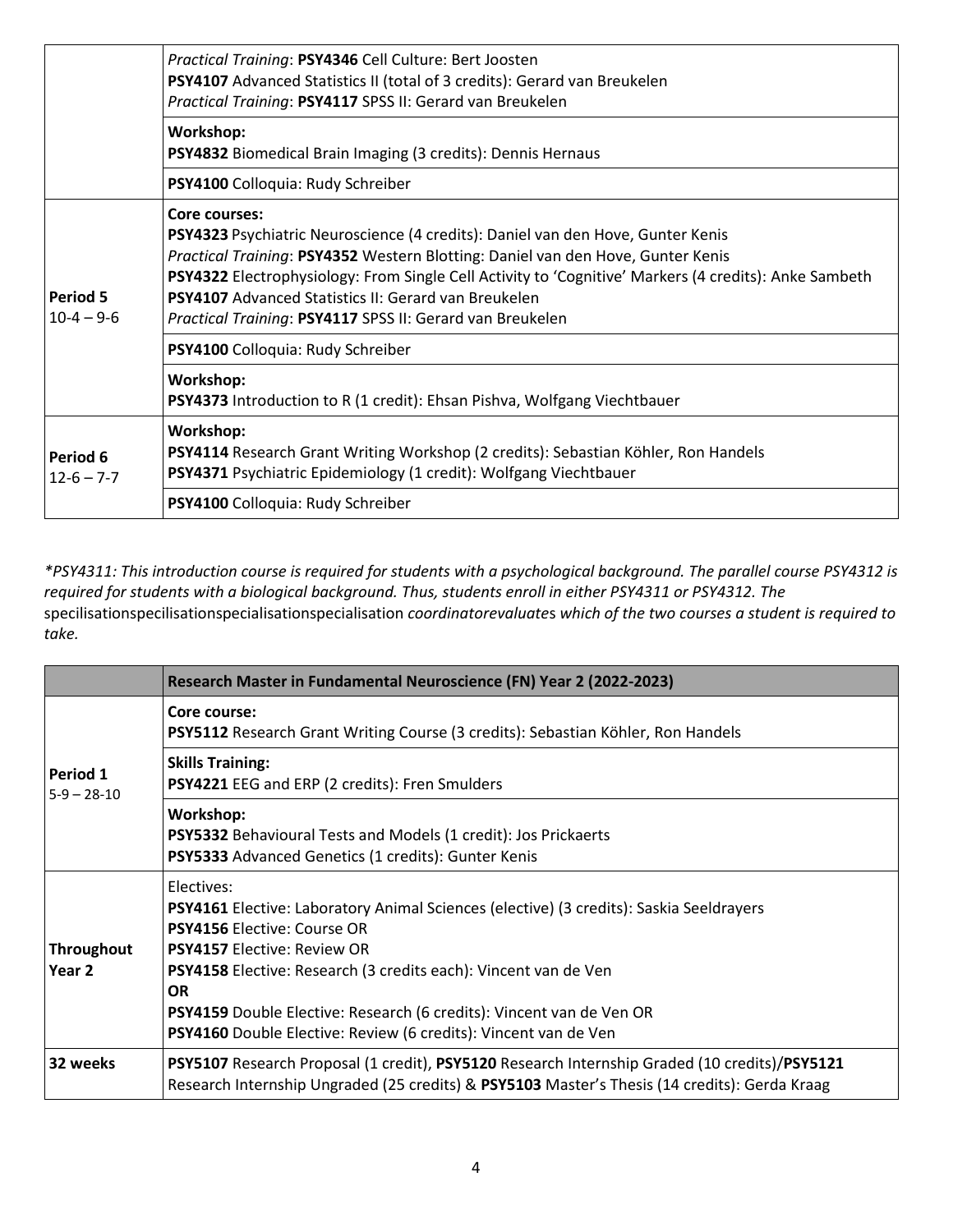|                                        | Research Master in Neuropsychology (NP) Year 1 (2022-2023)<br>Specialisation Coordinator: Arjan Blokland                                                                                                                                                                                   |
|----------------------------------------|--------------------------------------------------------------------------------------------------------------------------------------------------------------------------------------------------------------------------------------------------------------------------------------------|
| Period 0                               | Introduction week: PSY4958 Introduction in Problem-Based Learning<br>(- credits): Wladimir van Mansum                                                                                                                                                                                      |
| <b>Throughout</b><br>Year 1            | <b>Electives:</b><br>PSY4156 Elective: Course OR<br>PSY4157 Elective: Review OR<br>PSY4158 Elective: Research (3 credits each): Vincent van de Ven                                                                                                                                         |
| Period 1<br>$5-9 - 28-10$              | <b>Core courses:</b><br>PSY4407 Brain Damage (4 credits): Sonja Kotz<br>PSY4408 Behavioural Disorders (4 credits): Michael Schwartze<br>PSY4106 Advanced Statistics I (total of 3 credits): Jan Schepers<br>Practical Training: PSY4119 SPSS I and Lisrel: Jan Schepers                    |
|                                        | <b>Skills Training:</b><br>PSY4434 Basic Cognitive Psychological Skills (3 credits): Eliza de Sousa Fernandes Perna                                                                                                                                                                        |
| <b>Period 2</b><br>$31 - 10 - 23 - 12$ | <b>Core courses:</b><br>PSY4409 Arousal and Attention (4 credits): Pim Heckman<br>PSY4416 Ageing (4 credits): Martin van Boxtel<br>PSY4106 Advanced Statistics I: Jan Schepers<br>Practical Training: PSY4119 SPSS I and Lisrel: Jan Schepers                                              |
|                                        | <b>Skills Training:</b><br>PSY4433 Neuropsychological Assessments (2 credits): Max Colombi                                                                                                                                                                                                 |
| Christmas break                        |                                                                                                                                                                                                                                                                                            |
|                                        | <b>Core course:</b><br>PSY4411 Biopsychology (4 credits): Pim Heckman                                                                                                                                                                                                                      |
| Period 3<br>$9-1 - 3-2$                | <b>Skills Training:</b><br>PSY4108 Neuroanatomy (1 credit): Jos Prickaerts                                                                                                                                                                                                                 |
|                                        | PSY4100 Colloquia (total of 1 credit): Rudy Schreiber                                                                                                                                                                                                                                      |
| Period 4<br>$6 - 2 - 7 - 4$            | Core course:<br>PSY4417 Stress, the Brain, and Depression (3 credits): Rob Markus<br>PSY4413 Executive Control (4 credits): Peter van Ruitenbeek<br>PSY4107 Advanced Statistics II (total of 3 credits): Gerard van Breukelen<br>Practical Training: PSY4117 SPSS II: Gerard van Breukelen |
|                                        | Workshop:<br>PSY4435 Human Neuroimaging (3 credits): Tjeerd Boonstra, Peter van Ruitenbeek                                                                                                                                                                                                 |
|                                        | PSY4100 Colloquia: Rudy Schreiber                                                                                                                                                                                                                                                          |
| <b>Period 5</b><br>$10-4 - 9-6$        | Core course:<br>PSY4414 Neuropsychiatric Disorders (3 credits): Inez Ramakers, Willemijn Jansen<br>PSY4107 Advanced Statistics II: Gerard van Breukelen<br>Practical Training: PSY4117 SPSS II: Gerard van Breukelen                                                                       |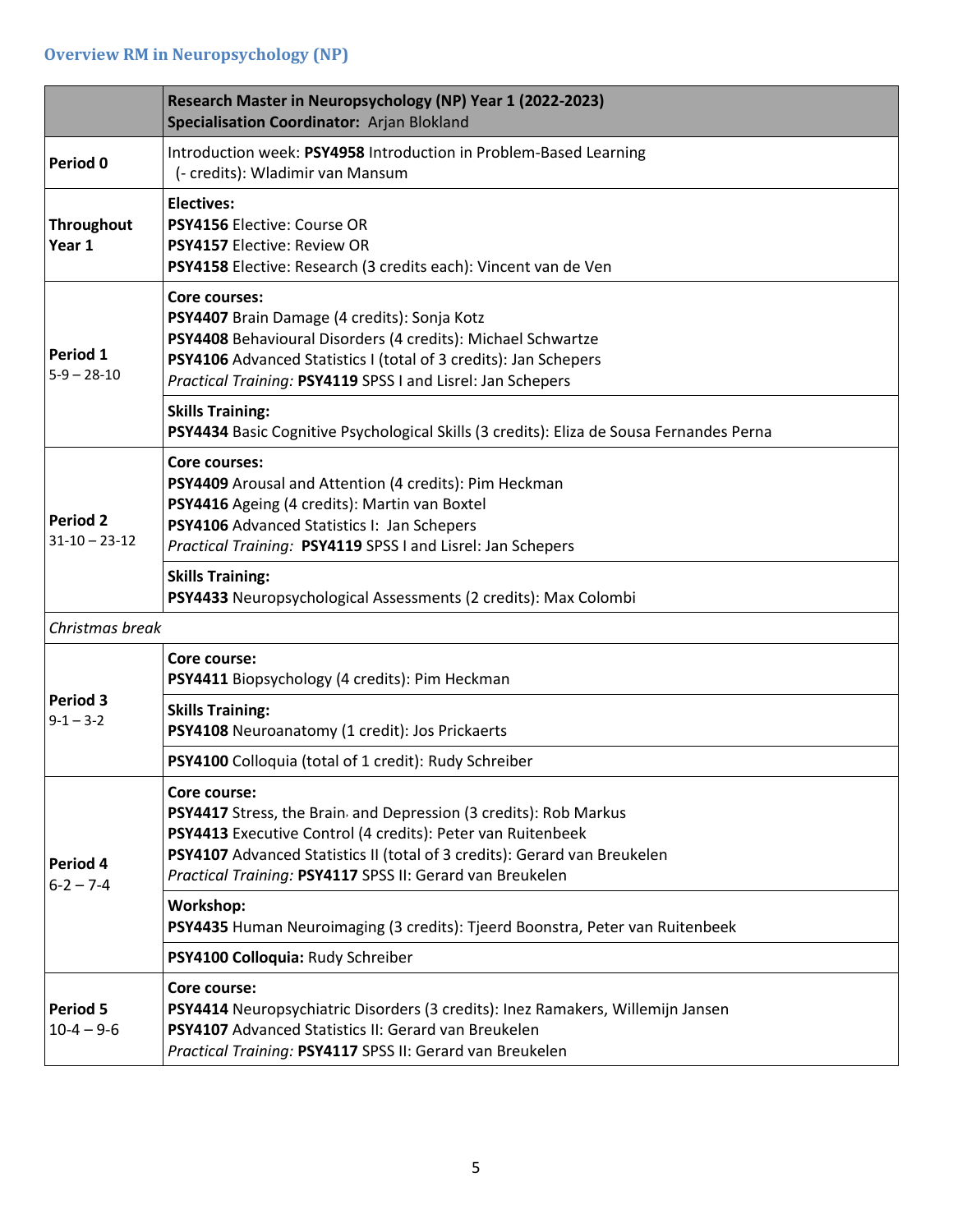|                                | <b>Skills Training:</b><br>PSY4423 Neuropsychology in Practice: From Test Results to Report and Advice (2 credits): Caroline van<br>Heugten, Claire Wolfs<br>PSY4424 Neuropsychological Rehabilitation (2 credits): Caroline van Heugten   |
|--------------------------------|--------------------------------------------------------------------------------------------------------------------------------------------------------------------------------------------------------------------------------------------|
|                                | PSY4100 Colloquia: Rudy Schreiber                                                                                                                                                                                                          |
| l Period 6<br>$12 - 6 - 7 - 7$ | Core course:<br><b>PSY4415</b> Neuropsychopharmacology (3 credits): Jan Ramaekers                                                                                                                                                          |
|                                | Workshop:<br><b>PSY4335</b> Psychopharmacology (1 credit): Peter van Ruitenbeek<br>PSY4114 Research Grant Writing Workshop (2 credits): Sebastian Köhler, Ron Handels<br>PSY4371 Psychiatric Epidemiology (1 credit): Wolfgang Viechtbauer |
|                                | <b>Skills Training:</b><br>PSY4424 Neuropsychological Rehabilitation: Caroline van Heugten                                                                                                                                                 |
|                                | PSY4100 Colloquia: Rudy Schreiber                                                                                                                                                                                                          |

|                           | Research Master in Neuropsychology (NP) Year 2 (2022-2023)                                                                                                                                                                                                                                                                                                                                                                             |
|---------------------------|----------------------------------------------------------------------------------------------------------------------------------------------------------------------------------------------------------------------------------------------------------------------------------------------------------------------------------------------------------------------------------------------------------------------------------------|
| Period 1<br>$5-9 - 28-10$ | Core course:<br>PSY5112 Research Grant Writing Course (3 credits): Sebastian Köhler, Ron Handels<br>PSY5411 Cognitive Development (3 credits): Esther Keulers<br>PSY5414 Brain, Learning and Memory (3 credits): Peter van Ruitenbeek                                                                                                                                                                                                  |
|                           | Workshop:<br>PSY5431 Neuropsychological Assessment in Children (1 credit): Esther Keulers                                                                                                                                                                                                                                                                                                                                              |
| 32 weeks                  | PSY5107 Research Proposal (1 credit), PSY5120 Research Internship Graded (10 credits) (research<br>option)/PSY5121 Research Internship Ungraded (25 credits) (research option), PSY5122 Research<br>Internship Graded (10 credits) (clinical option)/PSY5123 Research Internship Ungraded (9 credits)<br>(clinical option) & PSY5103 Master's Thesis (14 credits): Gerda Kraag OR PSY5109 Master's Thesis (10<br>credits): Gerda Kraag |
|                           | PSY5108 Research Proposal Minor's Thesis (1 credit), PSY5104 Clinical Internship (15 credits), PSY5111<br>Clinical Activities Report (- credits) & PSY5105 Minor's Thesis (4 credits): Gerda Kraag                                                                                                                                                                                                                                     |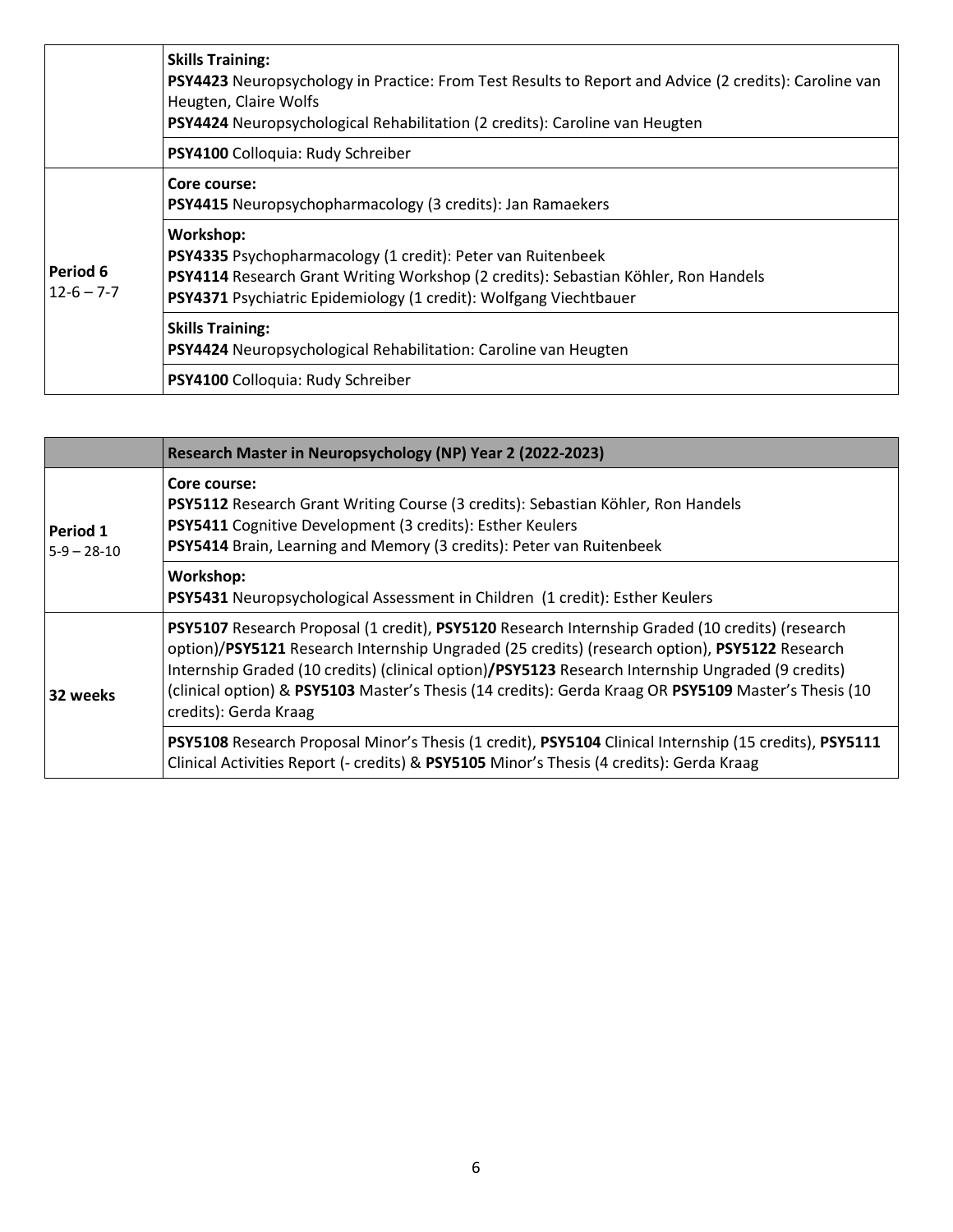|                                        | Research Master in Psychopathology (PP) Year 1 (2022-2023)<br>Specialisation Coordinator: Anne Roefs / Lotte Lemmens (as of 1-1-2023)                                                                                                                                                      |  |
|----------------------------------------|--------------------------------------------------------------------------------------------------------------------------------------------------------------------------------------------------------------------------------------------------------------------------------------------|--|
| Period 0                               | Introduction week: PSY4958 Introduction in Problem-Based Learning (- credits): Wladimir van<br>Mansum                                                                                                                                                                                      |  |
| <b>Throughout</b><br>Year 1            | <b>Electives:</b><br>PSY4156 Elective: Course AND/OR<br>PSY4157 Elective: Review AND/OR<br>PSY4158 Elective: Research (5 credits in total): Vincent van de Ven                                                                                                                             |  |
| Period 1<br>$5-9 - 28-10$              | Core course:<br>PSY4511 Anxiety Disorders (4 credits): Marisol Voncken, Marleen Rijkeboer<br>PSY4512 Mood Disorders (total of 4 credits): Frenk Peeters<br>PSY4106 Advanced Statistics I (total of 3 credits): Jan Schepers<br>Practical Training: PSY4119 SPSS I and Lisrel: Jan Schepers |  |
|                                        | <b>Skills Training:</b><br>PSY4531 Research Practical Psychometrics (total of 2 credits): Wolfgang Viechtbauer<br>PSY4532 Clinical Skills I: Interviewing Skills (2 credits): Sandra Mulkens<br>PSY4534 Clinical Assessment Instruments (total of 2 credits): Tineke Lataster              |  |
|                                        | Core course:<br><b>PSY4512 Mood Disorders: Frenk Peeters</b><br>PSY4513 Stress and Trauma (4 credits): Dennis Hernaus                                                                                                                                                                      |  |
| <b>Period 2</b><br>$31 - 10 - 23 - 12$ | PSY4106 Advanced Statistics I: Jan Schepers<br>Practical Training: PSY4119 SPSS I and Lisrel: Jan Schepers                                                                                                                                                                                 |  |
|                                        | <b>Skills Training:</b><br>PSY4531 Research Practical Psychometrics: Wolfgang Viechtbauer<br>PSY4533 Clinical Skills II: Diagnostic Test Procedures (2 credits): Claire Wolfs, Tineke Lataster<br>PSY4534 Clinical Assessment Instruments: Tineke Lataster                                 |  |
| Christmas break                        |                                                                                                                                                                                                                                                                                            |  |
|                                        | Core course:<br>PSY4521 Bodily Distress Disorders (4 credits): Ann Meulders                                                                                                                                                                                                                |  |
| Period 3<br>$9 - 1 - 3 - 2$            | <b>Skills Training:</b><br>PSY4108 Neuroanatomy (1 credit): Jos Prickaerts<br>PSY4534 Clinical Assessment Instruments: Tineke Lataster                                                                                                                                                     |  |
|                                        | PSY4100 Colloquia (Total of 1 credit): Rudy Schreiber                                                                                                                                                                                                                                      |  |
| Period 4<br>$6 - 2 - 7 - 4$            | Core course:<br>PSY4514 Developmental Psychopathology (4 credits): Peter Muris<br>PSY4519 Eating Disorders (4 credits): Lotte Lemmens<br>PSY4107 Advanced Statistics II (total of 3 credits): Gerard van Breukelen<br>Practical Training: PSY4117 SPSS II: Gerard van Breukelen            |  |
|                                        | <b>Skills Training:</b><br>PSY4534 Clinical Assessment Instruments: Tineke Lataster                                                                                                                                                                                                        |  |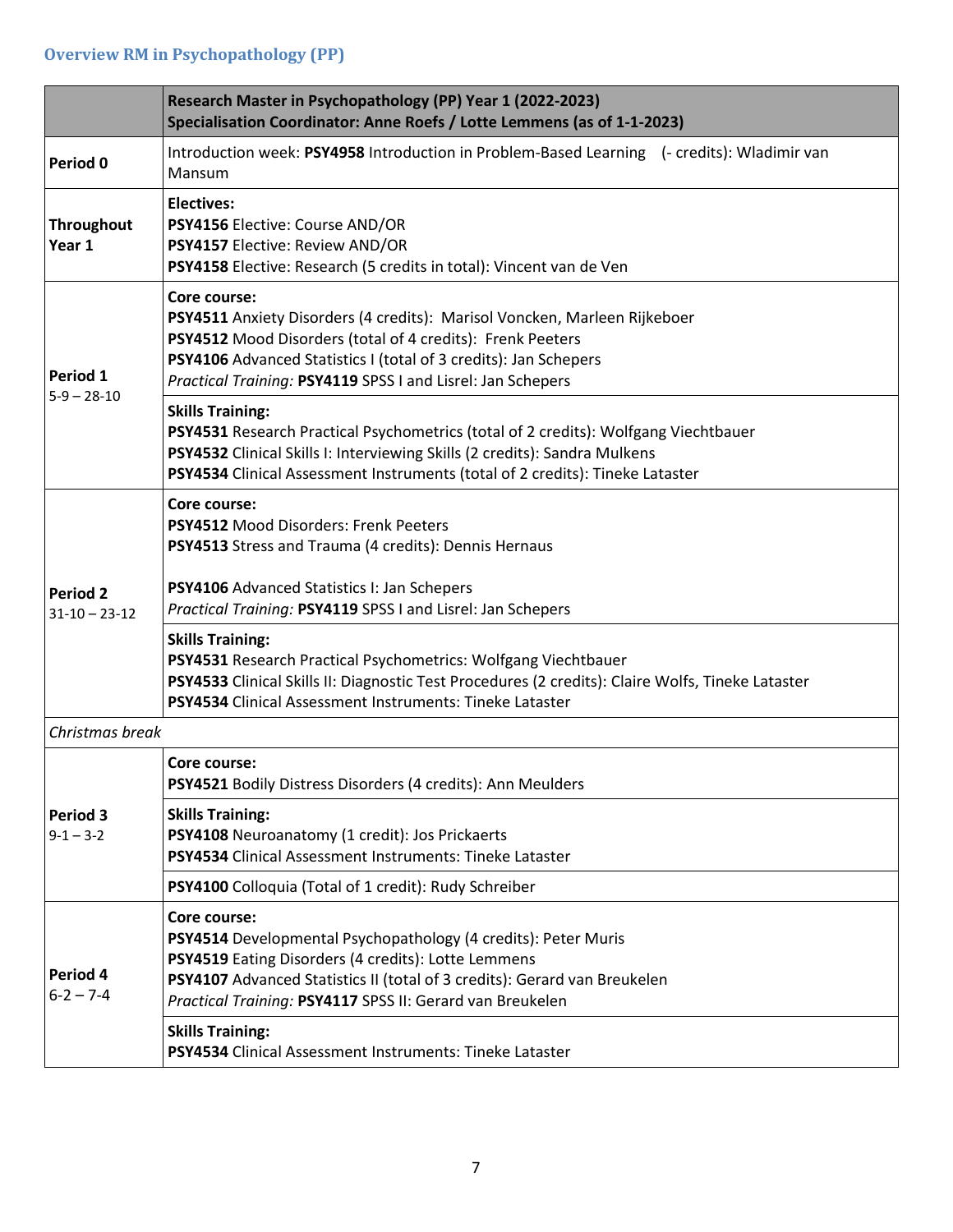|                                     | Workshop:<br>PSY4435 Human Neuroimaging (3 credits): Tjeerd Boonstra, Peter van Ruitenbeek                                                                                                                                          |
|-------------------------------------|-------------------------------------------------------------------------------------------------------------------------------------------------------------------------------------------------------------------------------------|
|                                     | PSY4100 Colloquia: Rudy Schreiber                                                                                                                                                                                                   |
| <b>Period 5</b><br>$10-4 - 9-6$     | Core course:<br>PSY4516 Psychosis (4 credits): Dennis Hernaus<br><b>PSY4107</b> Advanced Statistics II: Gerard van Breukelen<br>Practical Training: PSY4117 SPSS II: Gerard van Breukelen                                           |
|                                     | Workshop:<br>PSY4373 Introduction to R (1 credit): Ehsan Pishva, Wolfgang Viechtbauer                                                                                                                                               |
|                                     | <b>Skills Training:</b><br>PSY4534 Clinical Assessment Instruments: Tineke Lataster                                                                                                                                                 |
|                                     | PSY4100 Colloquia: Rudy Schreiber                                                                                                                                                                                                   |
| <b>Period 6</b><br>$12 - 6 - 7 - 7$ | Core course:<br>PSY4520 Mental Health and Happiness (total of 3 credits): Madelon Peters                                                                                                                                            |
|                                     | Workshop:<br>PSY4335 Psychopharmacology (1 credit): Peter van Ruitenbeek<br>PSY4114 Research Grant Writing Workshop (2 credits): Sebastian Köhler, Ron Handels<br>PSY4371 Psychiatric Epidemiology (1 credit): Wolfgang Viechtbauer |
|                                     | <b>Skills Training:</b><br><b>PSY4534</b> Clinical Assessment Instruments: Tineke Lataster                                                                                                                                          |
|                                     | PSY4100 Colloquia: Rudy Schreiber                                                                                                                                                                                                   |

|                           | Research Master in Psychopathology (PP) Year 2 (2022-2023)                                                                                                                                                                                                                                                                                                                                                                             |
|---------------------------|----------------------------------------------------------------------------------------------------------------------------------------------------------------------------------------------------------------------------------------------------------------------------------------------------------------------------------------------------------------------------------------------------------------------------------------|
| Period 1<br>$5-9 - 28-10$ | Core course:<br>PSY5112 Research Grant Writing Course (3 credits): Sebastian Köhler, Ron Handels<br>PSY5511 Personality Disorders (4 credits): Jill Lobbestael                                                                                                                                                                                                                                                                         |
|                           | <b>Skills Training:</b><br>PSY5533 Clinical Skills III: Clinical Interviews for the DSM 5 (SCID-training) (1 credit): Jill Lobbestael<br>PSY5523 Clinical Skills IV: Intervention Techniques (2 credits): Marisol Voncken                                                                                                                                                                                                              |
| 32 weeks                  | PSY5107 Research Proposal (1 credit), PSY5120 Research Internship Graded (10 credits) (research<br>option)/PSY5121 Research Internship Ungraded (25 credits) (research option), PSY5122 Research<br>Internship Graded (10 credits) (clinical option)/PSY5123 Research Internship Ungraded (9 credits)<br>(clinical option) & PSY5103 Master's Thesis (14 credits): Gerda Kraag OR PSY5109 Master's Thesis (10<br>credits): Gerda Kraag |
|                           | PSY5108 Research Proposal Minor's Thesis (1 credit), PSY5104 Clinical Internship (15 credits), PSY5111<br>Clinical Activities Report (- credits) & PSY5105 Minor's Thesis (4 credits): Gerda Kraag                                                                                                                                                                                                                                     |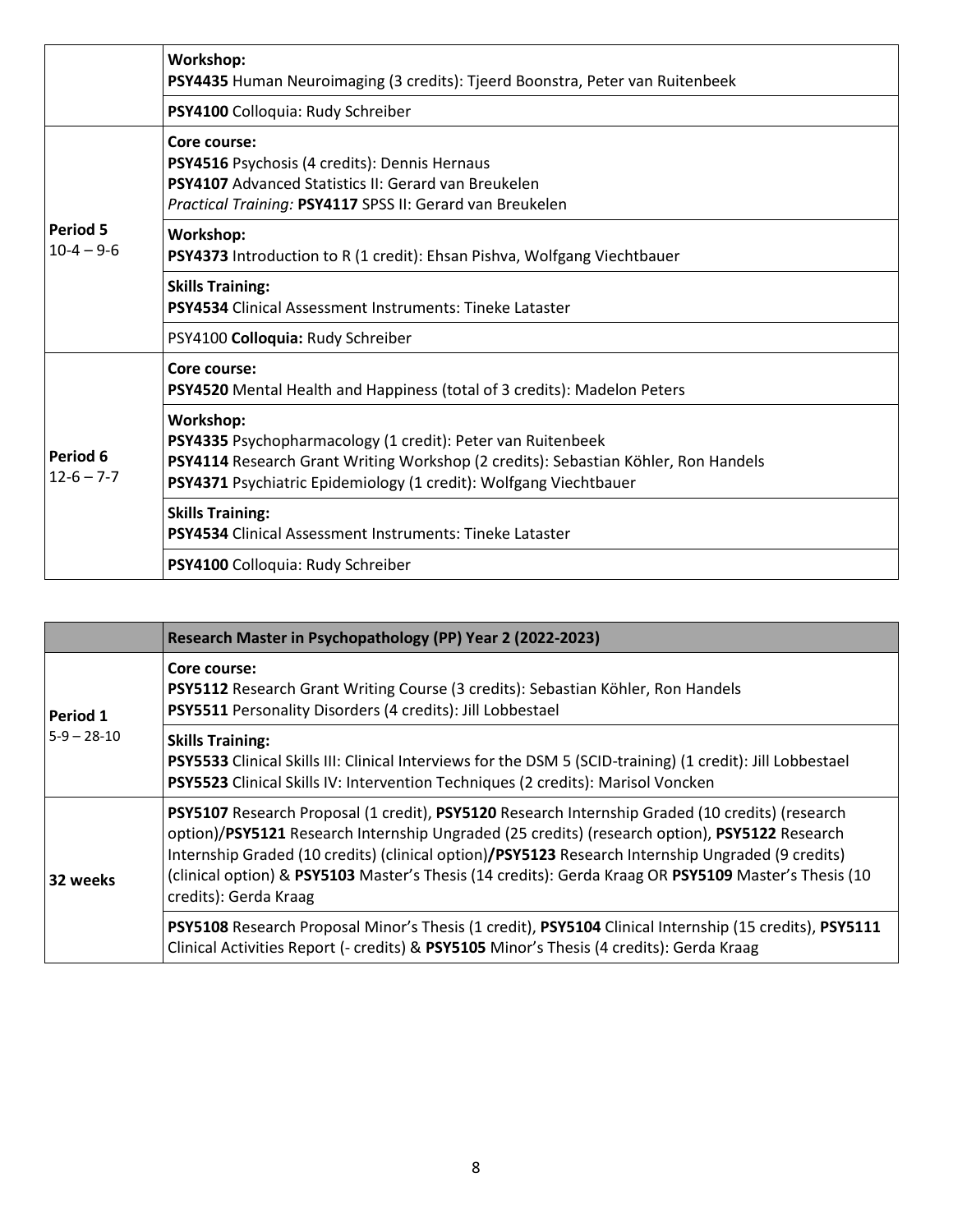|                                        | Research Master in Drug Development and Neurohealth (DN) Year 1 (2022-2023)<br><b>Specialisation Coordinator: Rudy Schreiber</b>                                                                                                                                                                                                                                                                                                                                                                                                                                   |  |
|----------------------------------------|--------------------------------------------------------------------------------------------------------------------------------------------------------------------------------------------------------------------------------------------------------------------------------------------------------------------------------------------------------------------------------------------------------------------------------------------------------------------------------------------------------------------------------------------------------------------|--|
| Period 0                               | Introduction week: PSY4958 Introduction in Problem-Based Learning<br>(- credits): Wladimir van Mansum                                                                                                                                                                                                                                                                                                                                                                                                                                                              |  |
| <b>Throughout</b><br>Year 1            | <b>Electives:</b><br>PSY4156 Elective: Course OR<br>PSY4157 Elective: Review OR<br>PSY4158 Elective: Research (3 credits each): Vincent van de Ven<br><b>OR</b><br>PSY4159 Double Elective: Research (6 credits): Vincent van de Ven OR<br>PSY4160 Double Elective: Review (6 credits): Vincent van de Ven                                                                                                                                                                                                                                                         |  |
| Period 1<br>$5-9 - 28-10$              | <b>Core Courses: *</b><br>PSY4311* Introduction to Molecular Biochemical Techniques (5 credits): Gunter Kenis<br>Practical Training: PSY4341 Genes and Proteins: Gunter Kenis<br><b>OR</b><br>PSY4312 * Introduction to Psychology (5 credits): Eef Theunissen<br>Practical Training: PSY4353 Measuring Cognitive Functions: Nadia Hutten<br>PSY4818 Medical Needs & Failures, Target Discovery (3 credits): Rudy Schreiber<br>PSY4106 Advanced Statistics I (3 credits): Jan Schepers<br>Practical Training: PSY4119 SPSS I and Lisrel: Jan Schepers<br>Workshop: |  |
|                                        | PSY4340 Introduction in Genetics (1 credits): Gunter kenis                                                                                                                                                                                                                                                                                                                                                                                                                                                                                                         |  |
| <b>Period 2</b><br>$31 - 10 - 23 - 12$ | <b>Core courses:</b><br>PSY4842 Drug Discovery (4 credits): Arjan Blokland, Harald Schmidt<br>PSY4814 Drug Metabolism and Safety (5 credits): Jacco Briedé<br>PSY4106 Advanced Statistics I: Jan Schepers<br>Practical Training: PSY4119 SPSS I and Lisrel: Jan Schepers                                                                                                                                                                                                                                                                                           |  |
|                                        | Workshop:<br>PSY4834 Valorisation (2 credit): Rudy Schreiber                                                                                                                                                                                                                                                                                                                                                                                                                                                                                                       |  |
| Christmas break                        |                                                                                                                                                                                                                                                                                                                                                                                                                                                                                                                                                                    |  |
| Period 3<br>$9 - 1 - 3 - 2$            | Core course:<br>PSY4819 Big Data in Drug Discovery & Development (3 credits): Danyel Jennen<br>Practical Training: PSY4822 Computer Supported Training in Big Data in Drug Discovery & Development:<br>Danyel Jennen                                                                                                                                                                                                                                                                                                                                               |  |
|                                        | <b>Skills Training:</b><br>PSY4108 Neuroanatomy (1 credit): Jos Prickaerts                                                                                                                                                                                                                                                                                                                                                                                                                                                                                         |  |
|                                        | Workshop:<br>PSY4833 Drug Discovery & Development Project Management (1 credit): Rudy Schreiber                                                                                                                                                                                                                                                                                                                                                                                                                                                                    |  |
|                                        | PSY4100 Colloquia (total of 1 credit): Rudy Schreiber                                                                                                                                                                                                                                                                                                                                                                                                                                                                                                              |  |